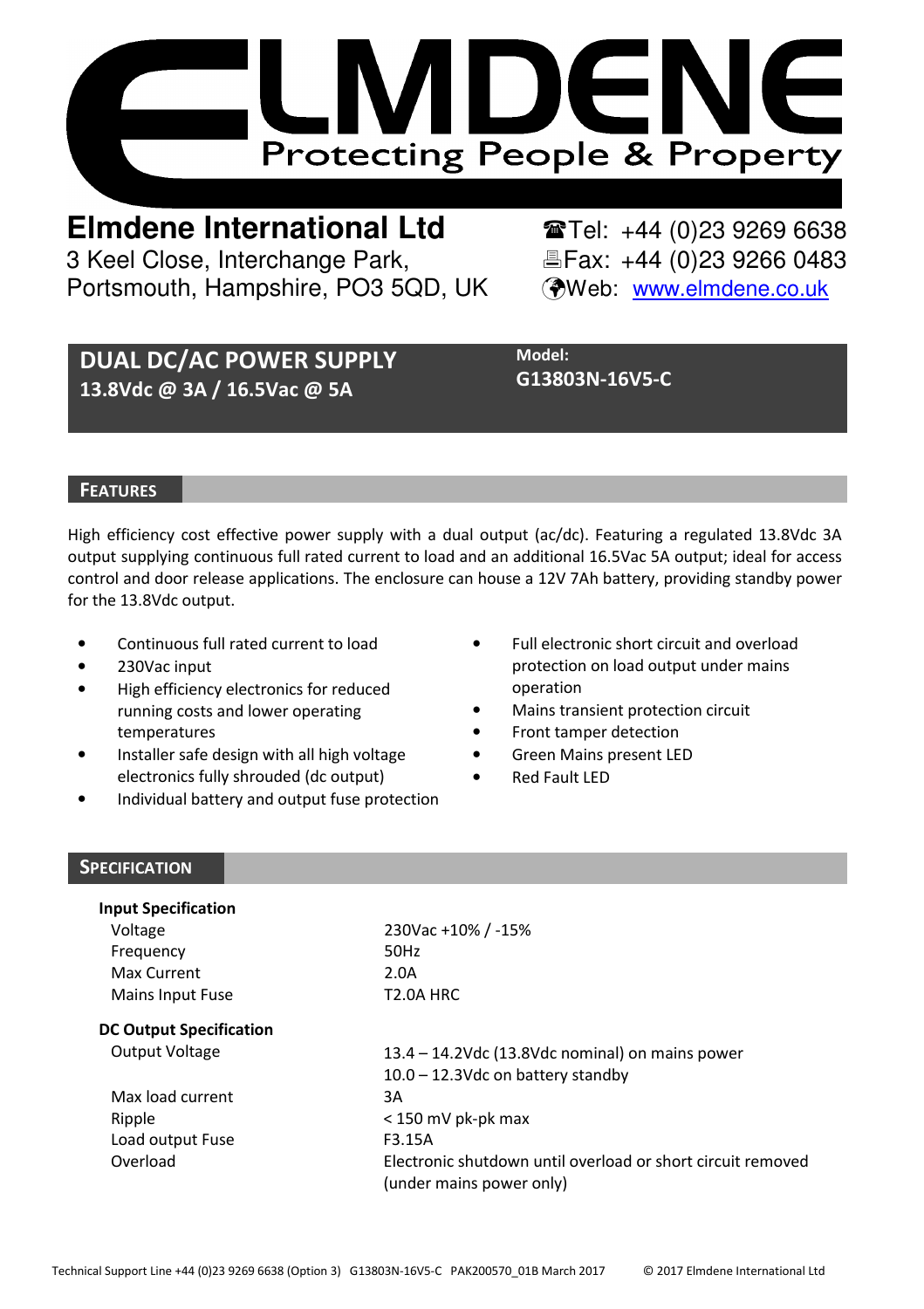#### AC Output Specification

| Output Voltage   | 16.5Vac +/- 3 % (on load @ 4A) |
|------------------|--------------------------------|
|                  | 17.4Vac +/- 3 % (off load)     |
| Max load current | 5Α                             |
| Load output Fuse | F5.0A                          |

#### Mechanical

| <b>Product Reference</b>            | G13803N-16V5-C                  |
|-------------------------------------|---------------------------------|
| Enclosure Dimensions w x h x d (mm) | 330 x 275 x 80                  |
| Weight (kg) excluding battery       | 4.8kg                           |
| Material                            | 1.2mm steel white powder coated |

### Environmental

Temperature  $-10$  to +40°C (operating) 75% RH non-condensing -20 to +80°C (storage)

## Standby Battery

| <b>Battery Type</b>              | 12V Valve Regulated Lead Acid |
|----------------------------------|-------------------------------|
| <b>Battery Capacity</b>          | 7Ah                           |
| Battery Charging Fuse protection | F <sub>2.0</sub> A            |

## **CONNECTIONS**

| $O/P + 1 -$      | Connection to equipment to be powered (Observe polarity)              |
|------------------|-----------------------------------------------------------------------|
| <b>BATT +. -</b> | Connection to standby battery. Use cables provided (Observe polarity) |
| <b>TAMPER</b>    | N/C Connection for front lid tamper.                                  |



## Fig.1 Power Connections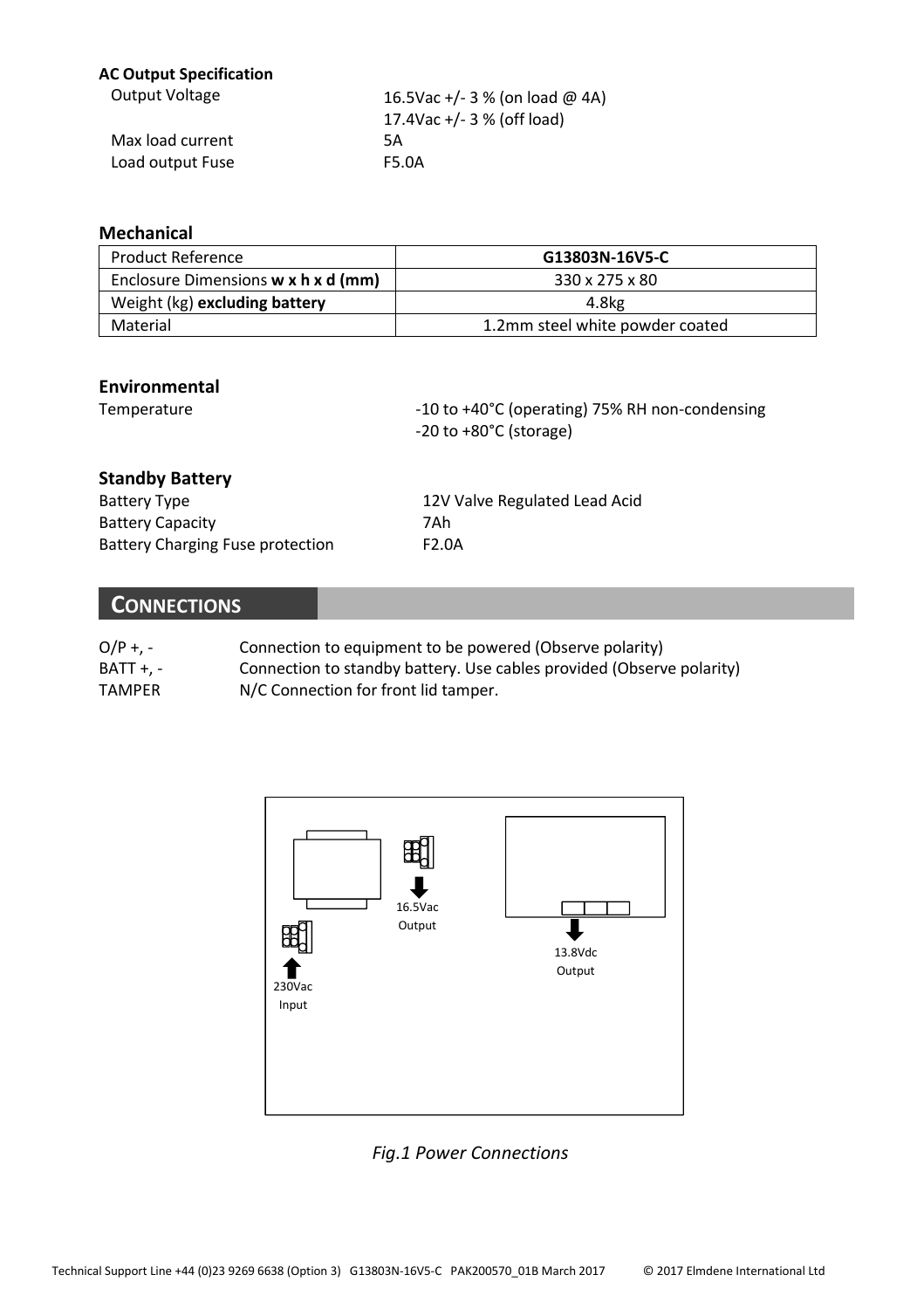#### INSTALLATION INSTRUCTIONS

This unit is only suitable for installation as permanently connected equipment. This PSU is NOT SUITABLE for external installation. This unit must be fed from a mains power source having a separate (approved) disconnect device and fitted with a fuse or other over-current protection device rated at 3A maximum. Ensure that the disconnect device used has appropriate earth fault protection to the applicable standard. EQUIPMENT MUST BE EARTHED. Before installation, ensure that external disconnect device is OFF. The PSU should be installed according to all relevant safety regulations applicable to the application.

#### Mounting

- 1) Mount enclosure securely in correct orientation allowing 10cm minimum clearance on all sides.
- 2) Route mains and low voltage output cables via different knockouts and/or cable entry holes.
- 3) Use bushes and cable glands rated to UL94 HB minimum.

#### Mains Power Up

- 4) Attach correctly rated mains cable (minimum 0.5mm<sup>2</sup> [3A], 300/500Vac). Fasten with cable ties.
- 5) Apply 230Vac mains power.

Check for 13.8Vdc on the dc load output.

Check 16.5Vac on the ac load output (note this may be higher with no load connected) Check green Mains LED is ON (dc module).

6) Disconnect mains power.

#### Load Output

- 7) Attach correctly rated load cables and fasten using cable ties. Note polarity on dc output.
- 8) Apply mains power.

Check Green Mains LED is ON dc module.

NOTE: Red Fault LED may be illuminated to indicate no battery has been connected, this is normal.

Verify load is operating correctly.

9) Disconnect mains power.

#### Standby Battery

10) Attach supplied battery cables to terminal block and batteries.

NOTE: ensure correct polarity of battery connections: +ve use Red lead, -ve use Black lead.

#### Tamper

- 11) Check that the tamper switch is:
	- closed when the lid is closed
	- open when the lid is open.
- 12) Close cover and secure using fastening screw(s) provided.

#### OPERATING INSTRUCTIONS

If the output of the PSU fails, the cause of the failure should be investigated e.g. short circuit load, connection of a deeply discharged battery. The fault should be rectified before restoring power to the PSU. If any of the fuses require replacing, ensure the correct fuse rating and type is used.